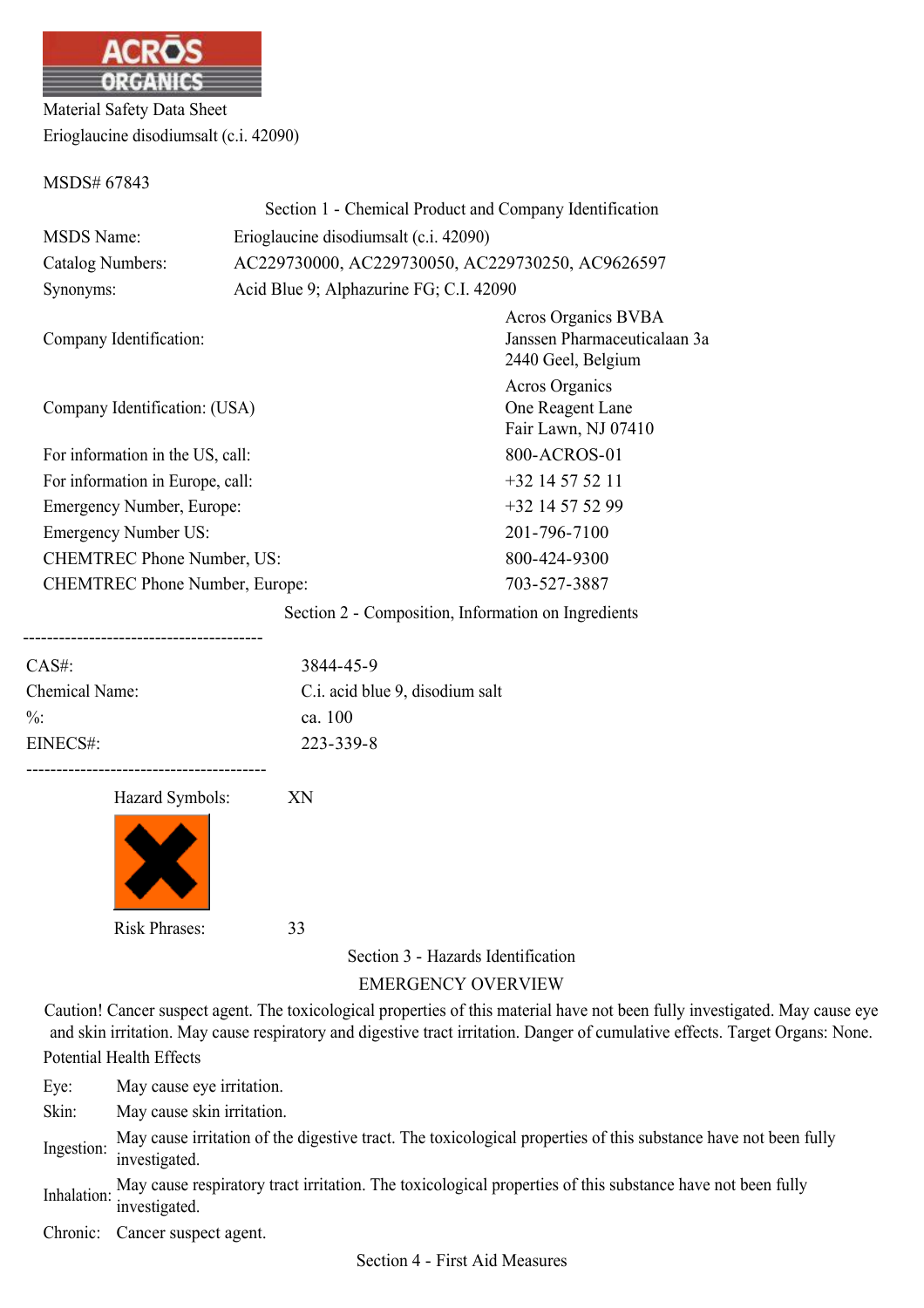| Eyes:                   | Immediately flush eyes with plenty of water for at least 15 minutes, occasionally lifting the upper and lower<br>eyelids. Get medical aid.                                                                                                                   |  |  |  |
|-------------------------|--------------------------------------------------------------------------------------------------------------------------------------------------------------------------------------------------------------------------------------------------------------|--|--|--|
| Skin:                   | Get medical aid. Flush skin with plenty of water for at least 15 minutes while removing contaminated<br>clothing and shoes. Wash clothing before reuse.                                                                                                      |  |  |  |
| Ingestion:              | Never give anything by mouth to an unconscious person. Get medical aid. Do NOT induce vomiting. If<br>conscious and alert, rinse mouth and drink 2-4 cupfuls of milk or water.                                                                               |  |  |  |
| Inhalation:             | Remove from exposure and move to fresh air immediately. If not breathing, give artificial respiration. If<br>breathing is difficult, give oxygen. Get medical aid.                                                                                           |  |  |  |
| Notes to<br>Physician:  |                                                                                                                                                                                                                                                              |  |  |  |
|                         | Section 5 - Fire Fighting Measures                                                                                                                                                                                                                           |  |  |  |
| General<br>Information: | As in any fire, wear a self-contained breathing apparatus in pressure-demand, MSHA/NIOSH<br>(approved or equivalent), and full protective gear. During a fire, irritating and highly toxic gases may be<br>generated by thermal decomposition or combustion. |  |  |  |
| Extinguishing<br>Media: | Use agent most appropriate to extinguish fire. Use water spray, dry chemical, carbon dioxide, or<br>appropriate foam.                                                                                                                                        |  |  |  |
| Temperature:            | Autoignition Not available.                                                                                                                                                                                                                                  |  |  |  |
|                         | Flash Point: 283 deg C (541.40 deg F)                                                                                                                                                                                                                        |  |  |  |
|                         | Explosion Limits: Npt available.<br>Lower: Npt available.                                                                                                                                                                                                    |  |  |  |
| Upper:                  | Explosion Limits: Not available                                                                                                                                                                                                                              |  |  |  |
|                         | NFPA Rating: health: 1; flammability: 0; instability: 0;                                                                                                                                                                                                     |  |  |  |
|                         | Section 6 - Accidental Release Measures                                                                                                                                                                                                                      |  |  |  |
| General<br>Information: | Use proper personal protective equipment as indicated in Section 8.                                                                                                                                                                                          |  |  |  |
| Spills/Leaks:           | Clean up spills immediately, observing precautions in the Protective Equipment section. Sweep up or<br>absorb material, then place into a suitable clean, dry, closed container for disposal. Avoid generating dusty<br>conditions. Provide ventilation.     |  |  |  |
|                         | Section 7 - Handling and Storage                                                                                                                                                                                                                             |  |  |  |
|                         | Wash thoroughly after handling. Remove contaminated clothing and wash before reuse. Use with adequate<br>Handling: ventilation. Minimize dust generation and accumulation. Avoid contact with eyes, skin, and clothing. Keep                                 |  |  |  |

- container tightly closed. Avoid ingestion and inhalation.
- Storage: Keep container closed when not in use. Store in a tightly closed container. Store in a cool, dry, well-ventilated area away from incompatible substances.

| C.i. acid blue 9, d  none listed<br>Inone listed<br>Inone listed | Chemical Name | ACGIH | NIOSH | OSHA - Final PELs <br>------------ |
|------------------------------------------------------------------|---------------|-------|-------|------------------------------------|
|                                                                  | isodium salt  |       |       |                                    |

Section 8 - Exposure Controls, Personal Protection

OSHA Vacated PELs: C.i. acid blue 9, disodium salt: None listed

Engineering Controls:

Facilities storing or utilizing this material should be equipped with an eyewash facility and a safety shower. Use adequate ventilation to keep airborne concentrations low.

Exposure Limits

Personal Protective Equipment

- Eyes:<br>
Wear appropriate protective eyeglasses or chemical safety goggles as described by OSHA's eye and face<br>
materials are underlying in 20 CEP 1010.122 as European Standard EN166 protection regulations in 29 CFR 1910.133 or European Standard EN166.
- Skin: Wear appropriate protective gloves to prevent skin exposure.
- Clothing: Wear appropriate protective clothing to prevent skin exposure.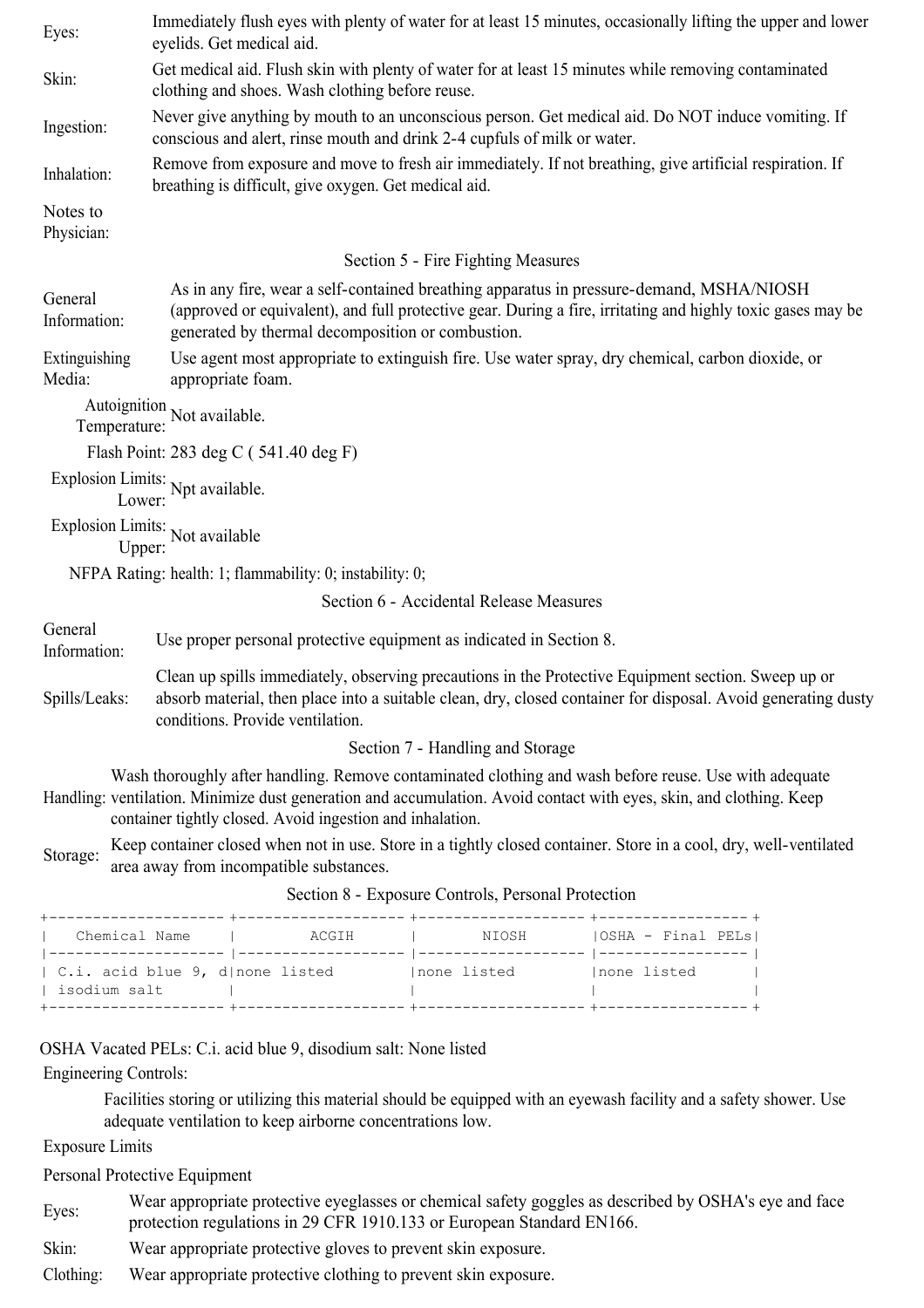Respirators: NIOSH/MSHA or European Standard EN 149 approved respirator if exposure limits are exceeded or if Follow the OSHA respirator regulations found in 29 CFR 1910.134 or European Standard EN 149. Use a irritation or other symptoms are experienced.

Section 9 - Physical and Chemical Properties

|                              |                                                                                        | Physical State: Powder                                                                                 |
|------------------------------|----------------------------------------------------------------------------------------|--------------------------------------------------------------------------------------------------------|
|                              |                                                                                        | Color: dark blue                                                                                       |
|                              |                                                                                        | Odor: None reported.                                                                                   |
|                              |                                                                                        | pH: Not available                                                                                      |
|                              |                                                                                        | Vapor Pressure: Not available                                                                          |
|                              |                                                                                        | Vapor Density: Not available                                                                           |
|                              |                                                                                        | <b>Evaporation Rate: Not available</b>                                                                 |
|                              |                                                                                        | Viscosity: Not available                                                                               |
|                              |                                                                                        | Boiling Point: Not available                                                                           |
|                              |                                                                                        | Freezing/Melting Point: 283 deg C (541.40°F)                                                           |
|                              |                                                                                        | Decomposition Temperature:                                                                             |
|                              |                                                                                        | Solubility in water: soluble                                                                           |
|                              |                                                                                        | Specific Gravity/Density:                                                                              |
|                              |                                                                                        | Molecular Formula: C37H34N2O9S3Na2                                                                     |
|                              |                                                                                        | Molecular Weight: 792.84                                                                               |
|                              |                                                                                        | Section 10 - Stability and Reactivity                                                                  |
| Chemical Stability:          |                                                                                        | Stable under normal temperatures and pressures.                                                        |
| Conditions to Avoid:         |                                                                                        | Incompatible materials, dust generation, strong oxidants.                                              |
| Materials                    | Incompatibilities with Other                                                           | Not available                                                                                          |
| Products                     | Hazardous Decomposition                                                                | Nitrogen oxides, carbon monoxide, oxides of sulfur, oxides of sulfur, carbon dioxide,<br>nitrogen gas. |
|                              | Hazardous Polymerization                                                               | Has not been reported.                                                                                 |
|                              |                                                                                        | Section 11 - Toxicological Information                                                                 |
| RTECS#:                      |                                                                                        | CAS# 3844-45-9: BQ4725000                                                                              |
| LD50/LC50:                   |                                                                                        | RTECS: Not available.                                                                                  |
|                              | C.i. acid blue 9, disodium salt - IARC: Group 3 (not classifiable)<br>Carcinogenicity: |                                                                                                        |
| Other:                       |                                                                                        | See actual entry in RTECS for complete information.                                                    |
|                              |                                                                                        | Section 12 - Ecological Information                                                                    |
| Other:                       |                                                                                        | No information available.                                                                              |
|                              |                                                                                        |                                                                                                        |
|                              |                                                                                        | Section 13 - Disposal Considerations                                                                   |
|                              |                                                                                        | Dispose of in a manner consistent with federal, state, and local regulations.                          |
|                              |                                                                                        | Section 14 - Transport Information                                                                     |
| <b>US DOT</b>                |                                                                                        | Shipping Name: Not regulated as a hazardous material                                                   |
| Hazard Class:                |                                                                                        |                                                                                                        |
| UN Number:                   |                                                                                        |                                                                                                        |
| Packing Group:               |                                                                                        |                                                                                                        |
| Canada TDG                   |                                                                                        |                                                                                                        |
| Shipping Name: Not available |                                                                                        |                                                                                                        |
| Hazard Class:<br>UN Number:  |                                                                                        |                                                                                                        |
| Packing Group:               |                                                                                        |                                                                                                        |
|                              |                                                                                        |                                                                                                        |